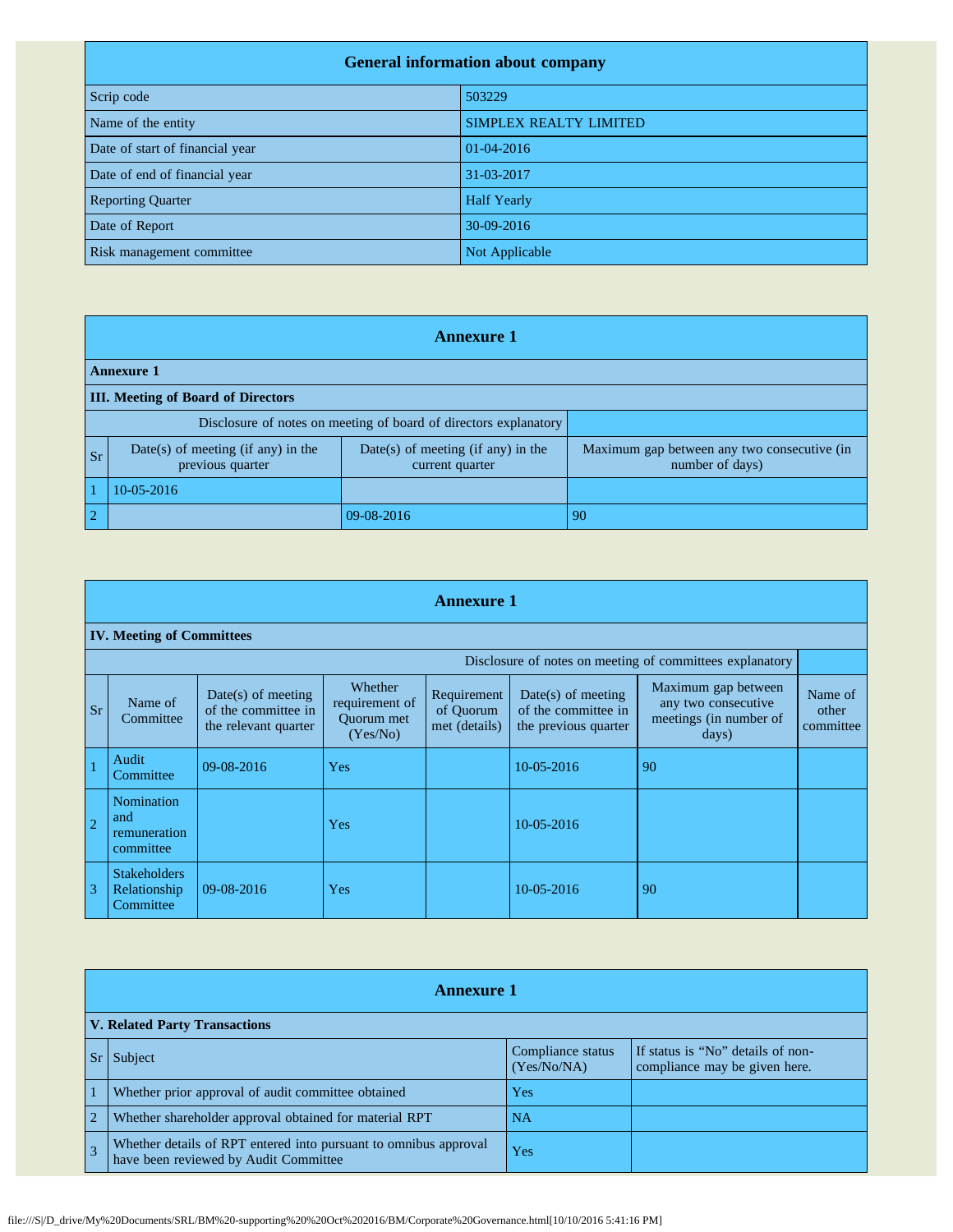|                | <b>Annexure 1</b>                                                                                                                                                                                               |                                  |  |  |  |
|----------------|-----------------------------------------------------------------------------------------------------------------------------------------------------------------------------------------------------------------|----------------------------------|--|--|--|
|                | <b>VI. Affirmations</b>                                                                                                                                                                                         |                                  |  |  |  |
| <b>Sr</b>      | Subject                                                                                                                                                                                                         | Compliance<br>status<br>(Yes/No) |  |  |  |
|                | The composition of Board of Directors is in terms of SEBI (Listing obligations and disclosure requirements)<br>Regulations, 2015                                                                                | <b>Yes</b>                       |  |  |  |
| $\overline{2}$ | The composition of the following committees is in terms of SEBI(Listing obligations and disclosure requirements)<br>Regulations, 2015 a. Audit Committee                                                        | Yes                              |  |  |  |
| 3              | The composition of the following committees is in terms of SEBI(Listing obligations and disclosure requirements)<br>Regulations, 2015. b. Nomination & remuneration committee                                   | Yes                              |  |  |  |
| $\overline{4}$ | The composition of the following committees is in terms of SEBI(Listing obligations and disclosure requirements)<br>Regulations, 2015. c. Stakeholders relationship committee                                   | Yes                              |  |  |  |
| 5              | The composition of the following committees is in terms of SEBI(Listing obligations and disclosure requirements)<br>Regulations, 2015. d. Risk management committee (applicable to the top 100 listed entities) | <b>NA</b>                        |  |  |  |
| 6              | The committee members have been made aware of their powers, role and responsibilities as specified in SEBI<br>(Listing obligations and disclosure requirements) Regulations, 2015.                              | Yes                              |  |  |  |
| $\overline{7}$ | The meetings of the board of directors and the above committees have been conducted in the manner as specified<br>in SEBI (Listing obligations and disclosure requirements) Regulations, 2015.                  | <b>Yes</b>                       |  |  |  |
| 8              | This report and/or the report submitted in the previous quarter has been placed before Board of Directors.                                                                                                      | Yes                              |  |  |  |

|                          | <b>Annexure III</b>                                                                                                                                                                  |                                                |                                     |                                                                      |  |
|--------------------------|--------------------------------------------------------------------------------------------------------------------------------------------------------------------------------------|------------------------------------------------|-------------------------------------|----------------------------------------------------------------------|--|
|                          | Annexure III to be submitted by listed entity at the end of 6 months after end of financial year along-with second quarter report<br>of next financial year                          |                                                |                                     |                                                                      |  |
|                          | <b>I. Affirmations</b>                                                                                                                                                               |                                                |                                     |                                                                      |  |
| <b>Sr</b>                | Broad heading                                                                                                                                                                        | Regulation<br>Number                           | Compliance<br>status<br>(Yes/No/NA) | If status is "No" details<br>of non-compliance may<br>be given here. |  |
|                          | Copy of the annual report including balance sheet, profit and loss<br>account, directors report, corporate governance report, business<br>responsibility report displayed on website | 46(2)                                          | Yes                                 |                                                                      |  |
| $\overline{2}$           | Presence of Chairperson of Audit Committee at the Annual General<br>Meeting                                                                                                          | 18(1)(d)                                       | Yes                                 |                                                                      |  |
| $\overline{\mathcal{E}}$ | Presence of Chairperson of the nomination and remuneration committee<br>at the annual general meeting                                                                                | 19(3)                                          | Yes                                 |                                                                      |  |
| $\overline{4}$           | Whether "Corporate Governance Report" disclosed in Annual Report                                                                                                                     | $34(3)$ read<br>with para $C$ of<br>Schedule V | Yes                                 |                                                                      |  |
|                          | Any other information to be provided                                                                                                                                                 |                                                |                                     |                                                                      |  |

| <b>Signatory Details</b> |  |  |
|--------------------------|--|--|
|                          |  |  |
|                          |  |  |
|                          |  |  |